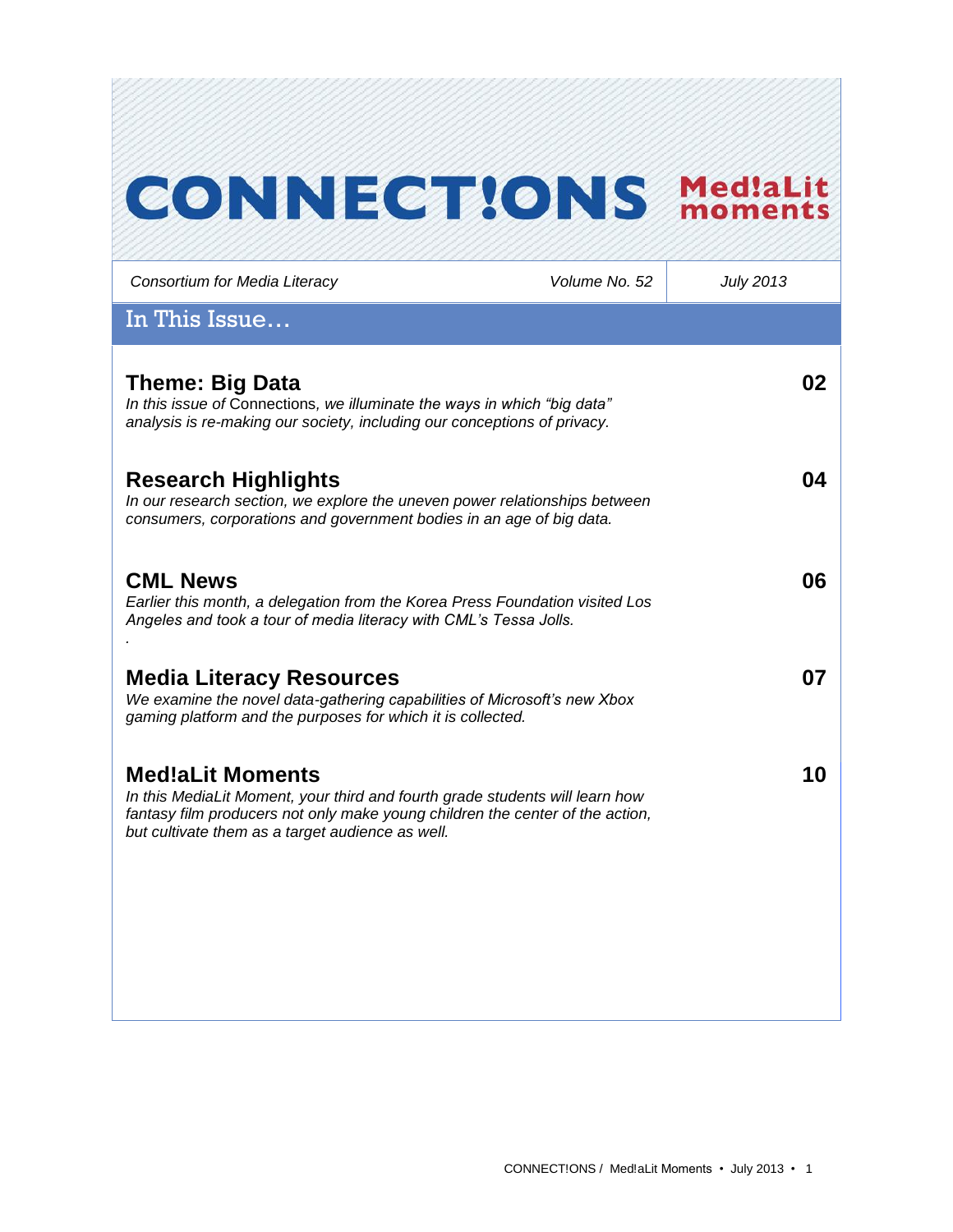## Theme: Big Data

#### **New Dimensions of Privacy in an Era of Big Data**

When it comes to online privacy, most of us think of discrete pieces of sensitive information. In past issues of *Connections*, we've treated personal data in this way. We've written about the need for media literacy education to raise awareness about the ways in which online advertisers use individual pieces of information to tailor advertisements to us, and about personal data management services as an instrument for demanding and receiving compensation for third party access to personal data. Yet this view of personal data is insufficient to the task of comprehending privacy issues in an era of "big data" and, once again, we find ourselves writing about the need to empower media consumers about privacy issues on a whole new level.

One of the telltale signs of this shift is the way in which President Obama defended two NSA intelligence programs which came to light last month as a result of revelations by *The Guardian* and the *Washington Post*. One of the programs involves daily collection of "metadata" on telephone calls made across the U.S. On June  $7<sup>th</sup>$ , when Obama responded to questions from reporters in California, he declared: "Nobody's listening to telephone calls. . . . what the intelligence community is doing is looking at phone numbers and durations of calls. They are not looking at people's names, and they're not looking at content. But by sifting through this metadata, they may identify potential leads with respect to folks who might engage in terrorism" (Statement by the President, Fairmont Hotel, San Jose, whitehouse.gov). While his explanation assures the audience in clear terms that no one is reaching into the content of private communications, his description of what intelligence agents intend to do with the "metadata" is vague, and not exactly transparent. Why spend time trolling through all this data just to find potential leads? How would they use it to identify people who *might* engage in terrorism? Why wouldn't they use it only for people who are actively planning an attack?

Obama's explanation does little to correct the impression that intelligence agents are "fishing" through personal information for extremely minute clues to terrorist activity; and in fact, many opposed to the program compare it to the "general warrants" which British authorities used to search the homes of American colonists for any useful or incriminating information. Combing through customer data is an infringement of Fourth Amendment rights, but it's not the capture of individual pieces of data which is of greatest concern.

At a time when storage is plentiful and retrieval more easily managed, both public and private sectors are turning their attention to data analysis. With continual daily analysis, telephone metadata—especially mobile metadata--can yield a great deal of personal information, including locations, routines, associations. The data may be "anonymized," but when used in this fashion, it's anything but anonymous. Furthermore, with the use of powerful algorithms, metadata of thousands of customers can reveal a wide range of patterns of interest to security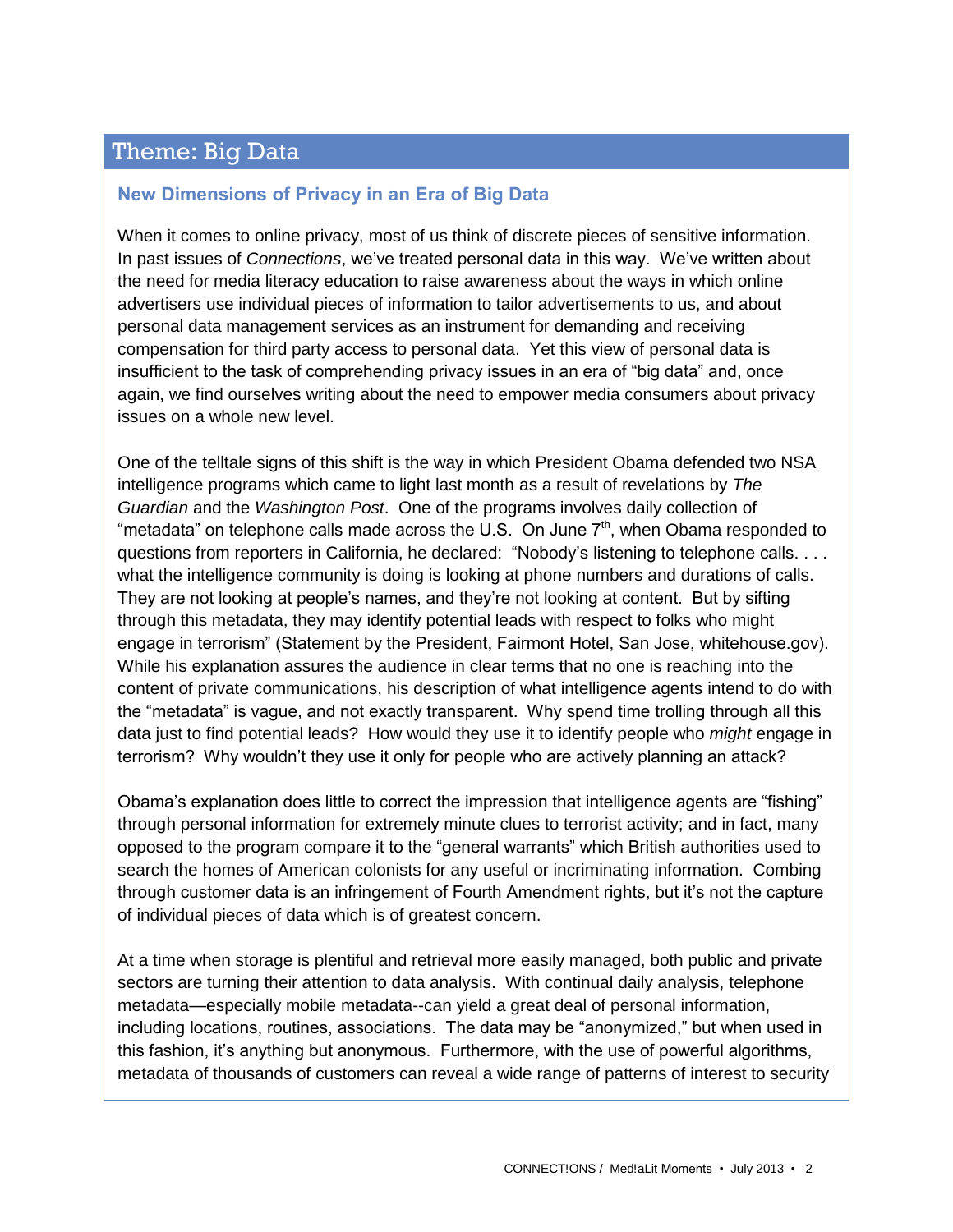agencies, including predictions of future behavior (Kakutani, "Watched by the Web: Surveillance is Reborn," *New York Times*, 10 June 2013). Because the program is classified, it's difficult to know what exactly is being done with the information. But the evidence gathered in credible news reports suggests that the Foreign Intelligence Service Act court is paving the way for "big data" analysis. For example, the *Wall Street Journal* reports that the court has justified orders for phone company records with a considerably broadened interpretation of information "relevant" to an authorized investigation (Valentino-DeVries and Gorman, "Secret Court's Redefinition of 'Relevant' Empowered Vast NSA Data-Gathering," 8 July 2013).

In his address at the San Jose Fairmont, President Obama claimed that he welcomed a public debate on balancing privacy concerns with the need to keep the American people safe. This debate is impossible to have when only a few Congressional committees have any substantive information about them, and even these members of Congress have no access to legal opinions being formulated in secret by the FISA court (Savage, "Public Said to Be Misled on Use of the Patriot Act," *New York Times*, 21 September 2011).

More importantly, the President failed to name all the essential questions which need to be debated. While privacy remains a serious consideration, the use of "big data" practices by the federal government generates additional questions: How will public and private entities use personalized information—now, and in the future? What say will citizens have in the way that data is used? How will they be characterized or represented through it? What power will citizens have to represent themselves?

In this issue of *Connections*, we explore the uneven power relationships between consumers, corporations and government bodies in an age of big data. We draw on Viktor Mayer-Schönberger and Kenneth Cukier's new book *Big Data: A Revolution That Will Transform How We Live, Work and Think* and Cullen Hoban's newly released film "Terms and Conditions May Apply" to illustrate the significance of those developments and to draw out their implications. In our resources section, we offer an article on the data-gathering capabilities of Microsoft's new Xbox gaming platform and the purposes for which this data is collected. Our theme, research and resource articles all point to awareness of changes in our media landscape as an essential first step to empowerment. And, in our MediaLit Moment for this issue, we turn to the world of fantasy—fantasy films, that is--to help your early elementary students identify the roles that children play in them, and to develop awareness that producers are cultivating them as audiences.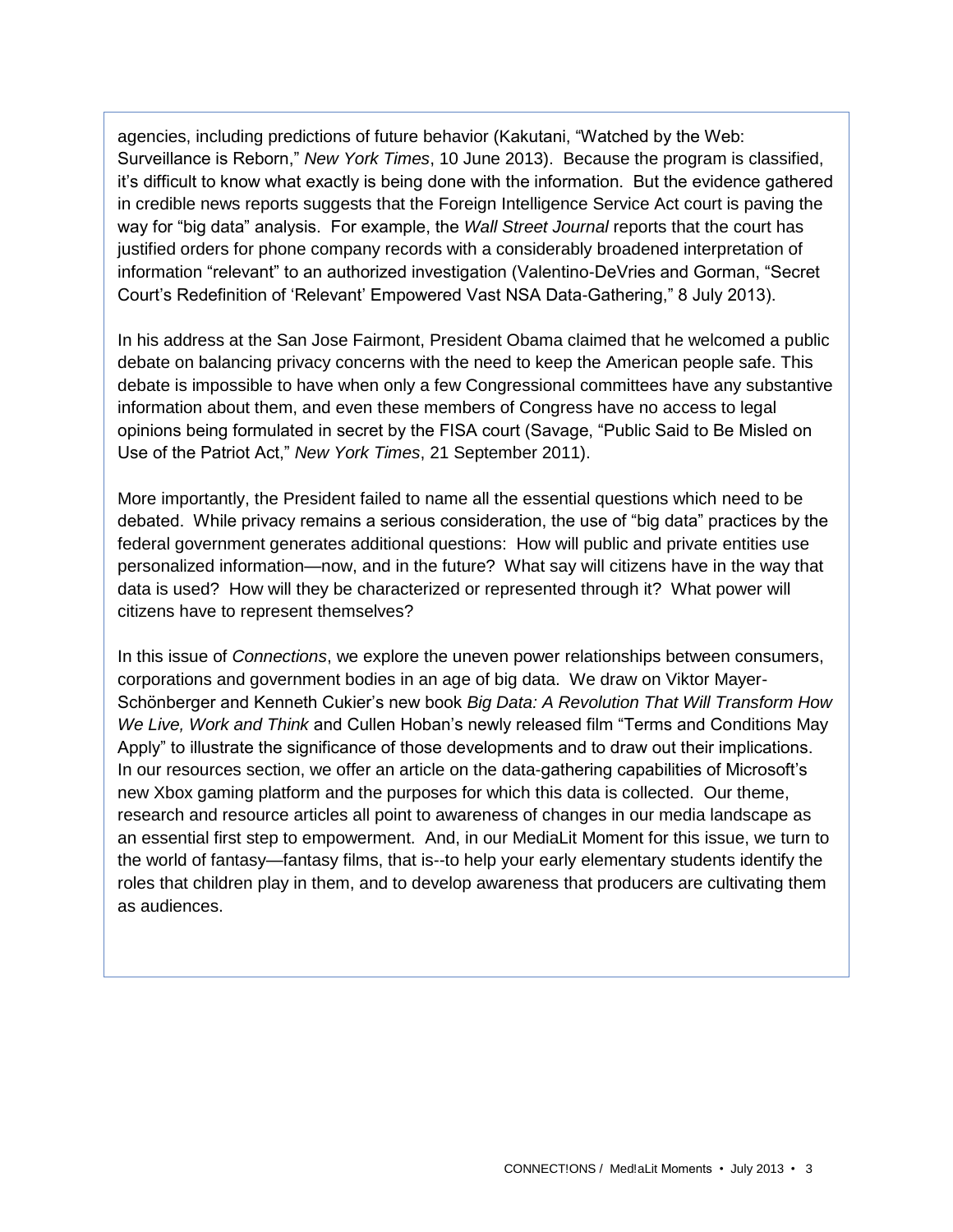## Research Highlights

### **Big Data, Big Brother?**

*Terms and Conditions May Apply*, a documentary film on the decline of online privacy which premiered this week, gives viewers a tour of an Orwellian state whose powers of surveillance the average citizen is only beginning to recognize. In one segment, "*Terms and Conditions* reflects on the irony that the Target corporation was able to successfully predict that a teen customer was pregnant while her father was totally unaware of the fact. How could this be possible? The marketing analytics department had sufficient data processing power to identify 25 products which, when analyzed together, allowed agents to assign customers a "pregnancy prediction" score.

Viktor Mayer-Schönberger and Kenneth Cukier's recently released *Big Data: A Revolution That Will Transform How We Live, Work and Think* helps explain why the changes in data analysis can be so significant. Academic social researchers typically rely on random sampling of small populations to test their hypotheses. By comparison, Target owns records of millions of transactions, and it has the ability to buy more information from data brokers. As a result, the company has a nearly complete "dataset" of the shopping habits of customers. As the authors point out, having a complete set of data allows one to look at details and to "test new hypotheses at many levels of granularity" (33). In other words, corporations are conducting some of the most powerful social science research to date; yet, where academic institutions would make results available to the public, this research is being used to influence behavior and maximize profits.

In the meanwhile, consumers are handing more power to government than they might realize. In the  $20<sup>th</sup>$  century, two Supreme Court decisions created a "third party doctrine" which limited Fourth Amendment rights against unreasonable search and seizure. In essence, the doctrine holds that a person who surrenders information to a third party consents to the disclosure of such information to others. In 1976, that meant that law enforcement could subpoena personal checks and deposit slips held at a bank without obtaining a warrant from a court. Privacy becomes a much more salient issue when the doctrine is applied in the digital age. As Greg Nojiem, senior counsel at the Center for Democracy and Technology observes, "The principle remains the same—suspects who entrusted their data to AT&T or Capital One in the 1970s are now entrusting their data to Google and Facebook. But the amount of data in the hands of third parties today is potentially much more revealing" (Orr and Nojiem, "The Data Question," *ABA Journal Online*, 1 August 2012).

As *Terms and Conditions May Apply* illustrates, law enforcement agencies have liberally applied the doctrine to social media content, at times with absurd results. In January 2012, Leigh Van Bryan, an Irish tourist, sent a tweet to a friend in advance of his trip to Southern California: "free this week for a quick gossip/prep before I go and destroy America? x". When Van Bryan and his traveling companion Emily Bunting arrived at LAX Customs, an officer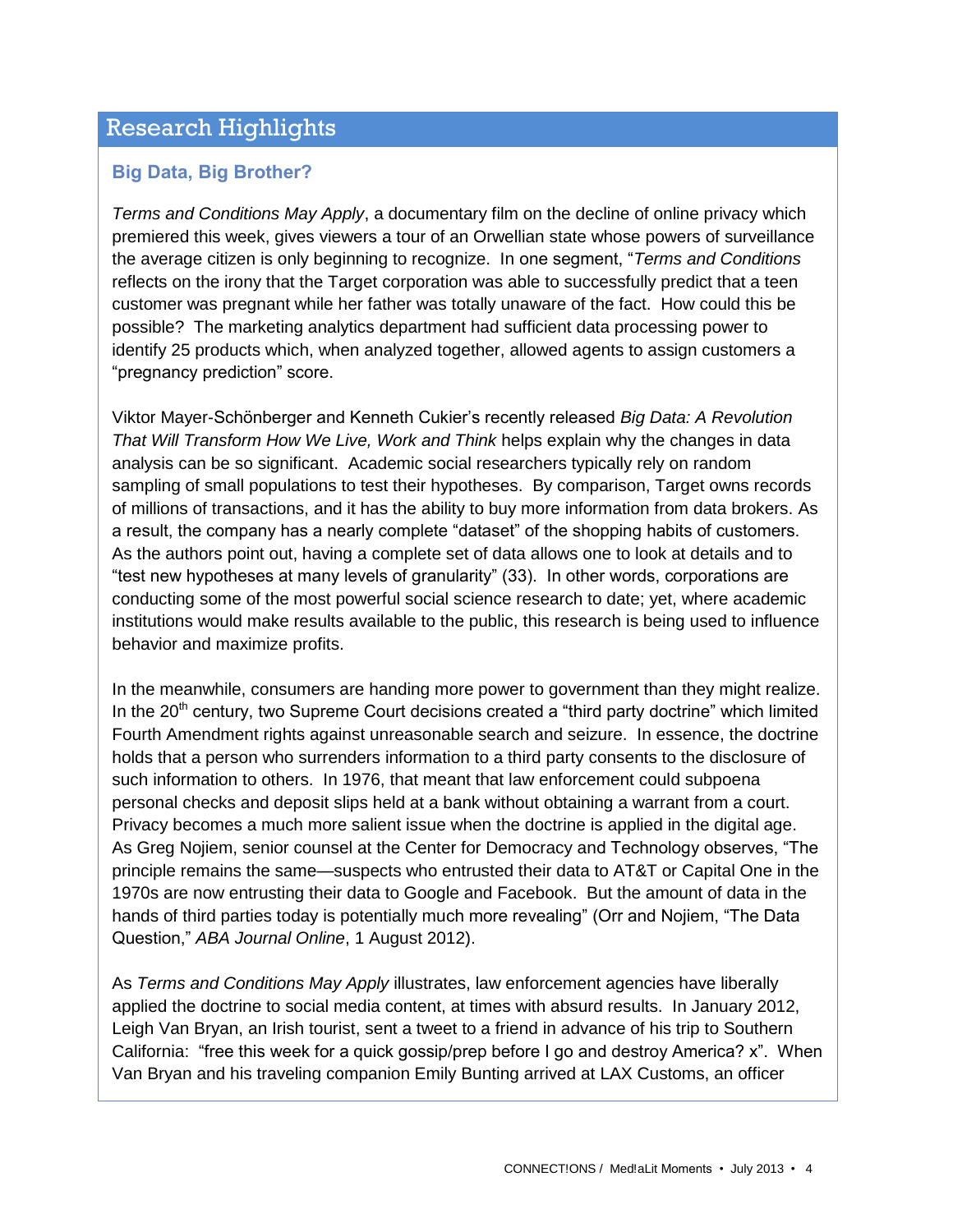questioned them on the meaning of the tweet. Their explanation that "destroy" was slang for "to get trashed and party" fell on deaf ears, and both were detained for twelve hours on suspicion of planning to commit a crime.

In an interview with CML, *Terms and Conditions* director Cullen Hoback had much to say on the significance of media literacy to the film: "We all live busy lives, and considering the invisible nature of how media is constructed, the intention of design, and how profits are generated, it is not surprising that media literacy is not on the top of people's minds. The problem is that media has transformed from a passive state to a parasitic state. It requires the information of the viewer to thrive. This could be a symbiotic relationship, but since viewers are opting in by simply clicking 'I agree,' they have no bargaining power, and the nature of the trade is lopsided and usurious. Awareness of how this system works is vital to seeing any kind of meaningful change; either on the corporate or governmental levels. . .I hope my documentary helps people to understand how media connects to surveillance. . .If we don't know the nature of the trade that we're making, we won't understand why our Fourth Amendment protections have evaporated before our eyes."

The authors of *Big Data* bring up related issues which need to be addressed. As companies become more adept at using the data at their disposal, they're also likely to use it for new purposes. As data is re-purposed, it's likely to gain in value: "Data's true value is like an iceberg floating on the ocean. Only a tiny part of is visible at first sight, while much of it is hidden beneath the surface. Innovative companies that understand this can extract that hidden value and reap potentially huge benefits" (101-102). Media users will need to demand some control over "secondary uses" of their data, and they'll need to make demands for compensation with a view to accrued value—or the trade they agree to will become ever more lopsided, and users will have even less bargaining power than they do now.

Finally, the authors of *Big Data* argue that prediction is the core function of big data analysis, and that this should be cause for concern. In a growing number of cities across the U.S., including Los Angeles, police departments are using big-data analysis to select streets, groups, and individuals to subject to extra scrutiny, simply because an algorithm pointed to them as more likely to commit a crime. Just as troubling, parole boards in more than half of all U.S. states use predictions founded on data analysis as a factor in deciding whether to release prisoners or keep them incarcerated (152-153). Practices such as these lead to big questions about the society we wish to live in: Will we value the capacity of individuals to make moral choices? Will we be willing to manage risk? Or will we rely on the preventive actions which big data analyses appear to demand?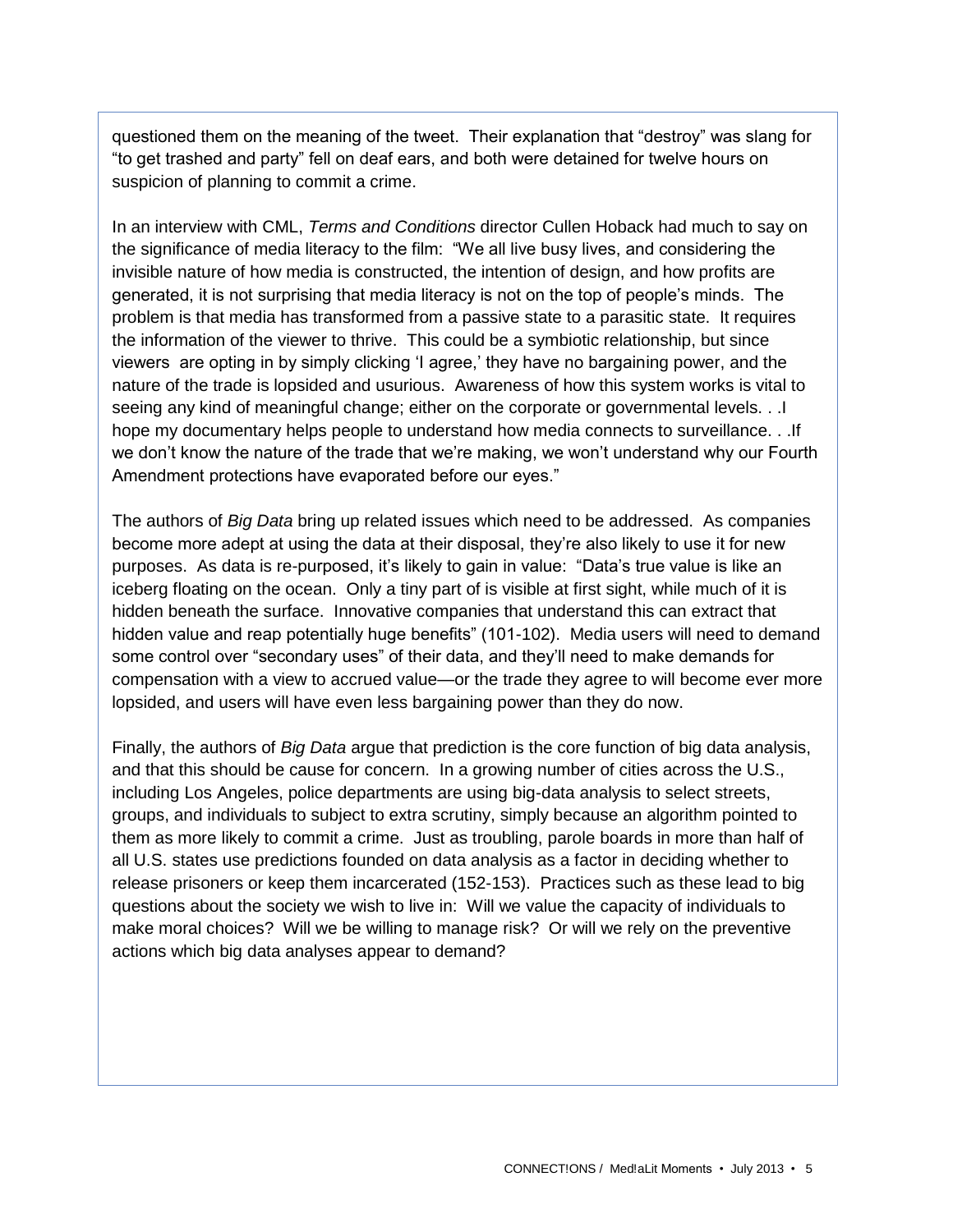## CML News



Visitors with the Korea Press Foundation (KPF), led by Jieun Lee, with CML staffers Tessa Jolls and Beth Thornton, and Dr. and Mrs. John Zambetti.



KPF delegates with principal William Webb of Ramon C. Cortines High School of the Visual and Performing Arts.

## **CML hosts Korea Press Foundation**

Representatives from the Korea Press Foundation (KPF) along with three awardwinning teachers from Seoul traveled to Los Angeles to study media literacy. CML's President Tessa Jolls provided professional development training for the group which also included a visit to Ramon C. Cortines High School of the Visual and Performing Arts in downtown Los Angeles to see media literacy at work in the classroom. Music Center Education Division Vice President Mark Slavkin and Principal William Webb met with the Korean visitors. The delegation concluded the trip by attending the NAMLE conference in Torrance, CA.

## **About Us...**

## **CONSORTIUM** for **MEDIA LITERACY**

**Uniting for Development** 

**[http://www.consortiumformedialiteracy.org](http://www.consortiumformedialiteracy.org/)**

The Consortium for Media Literacy addresses the role of global media through the advocacy, research and design of media literacy education for youth, educators and parents. The Consortium focuses on K-12 grade youth and their parents and communities. The research efforts include nutrition and health education, body image/sexuality, safety and responsibility in media by consumers and creators of products. The Consortium is building a body of research, interventions and communication that demonstrate scientifically that media literacy is an effective intervention strategy in addressing critical issues for youth.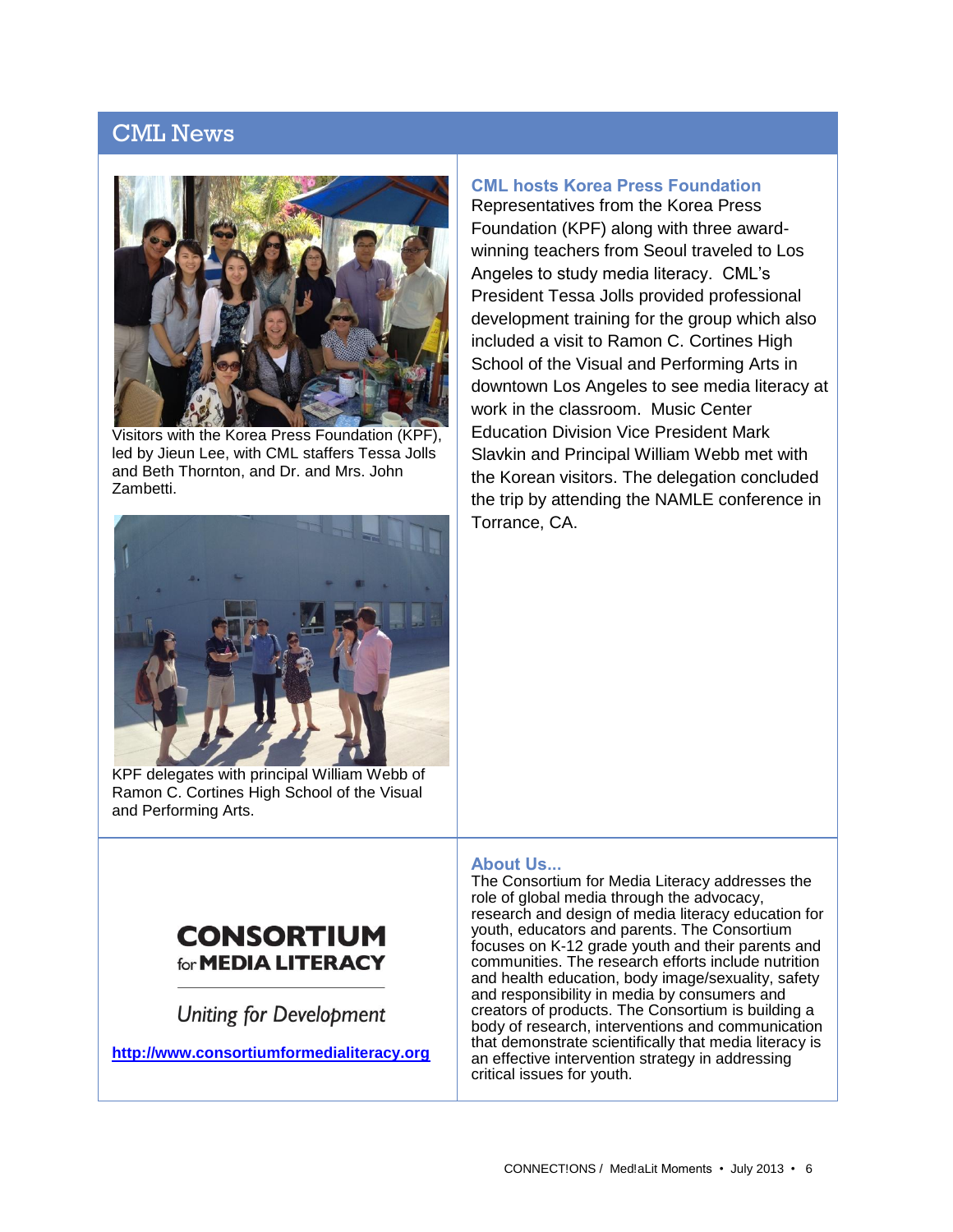## Resources for Media Literacy

#### **Watching You Play**

The annual Electronic Entertainment Expo (E3), held in Los Angeles from June 9-13, is a game industry convention used to showcase demonstrations of upcoming games from the major publishers and studios. Unlike the networking, recruiting, "how-to" atmosphere of the Game Developer's Conference, E3 focuses purely on the presentation of products to be released later in the year.

Nowhere to be found were demos of "serious games" or talk of how games can better people's lives. Independent developers were relegated to a far-flung corner of the enormous LA Convention Center, except for those who signed exclusivity contracts with Sony or Microsoft, who then got small booths inside their publishers' arenas. Colleges and academics who teach game industry skills were located next to the indie developers, and their booths were filled with students showcasing products, rather than with academics discussing trends or techniques. E3 2013 also showcased the unveiling of the newest generation of video game consoles: Microsoft's Xbox One and Sony's Playstation 4. Xbox One's features provoked controversy, especially since some gamers felt that the new console was less about playing video games than about Microsoft's rivaling Google or Facebook as a portal through which users can be tracked and monitored.

As its name implies, the Xbox One claims to be an all-in-one entertainment center. In addition to video games, the Xbox One features internet browsing capabilities with the Bing search engine (owned by Microsoft), Blu-Ray and DVD player, and popular apps like Netflix, Hulu, Facebook, Twitter, and Skype (also owned by Microsoft). If a cable box is plugged in via a simple cable, the Xbox One also functions as a cable box and TV recorder. The interface will, like its predecessor, display "articles of interest" and recommended content.

Wrapping all these features into one is the new Kinect, a high-quality motion, sound, and video input device. Even when the device is off, the Kinect is always on, listening for user input. Saying the command "Xbox On" will turn the system on. This voice command capability extends to every function and feature mentioned above – and more. If a user is watching a basketball game on TV and wants to see player/team statistics, he/she only needs to say "fantasy" and statistics will be displayed even as the show continues. If a user is watching a movie and wants to browse the internet at the same time, he/she only needs to say "snap Internet Explorer" and a window will pop up, allowing internet browsing and movie viewing side-by-side. If a user wants to Skype chat while doing all of the above? Fully supported. All of these features do come with a price. As part of an anti-piracy measure, game discs are downloaded onto the console and must be authenticated by an internet check-in every 24 hours. After downloading the disc into the system, the content is wiped and the disc becomes useless, to prevent owners from swapping or selling games without Microsoft's permission. This locks retailers and customers out of the cheaper used game market.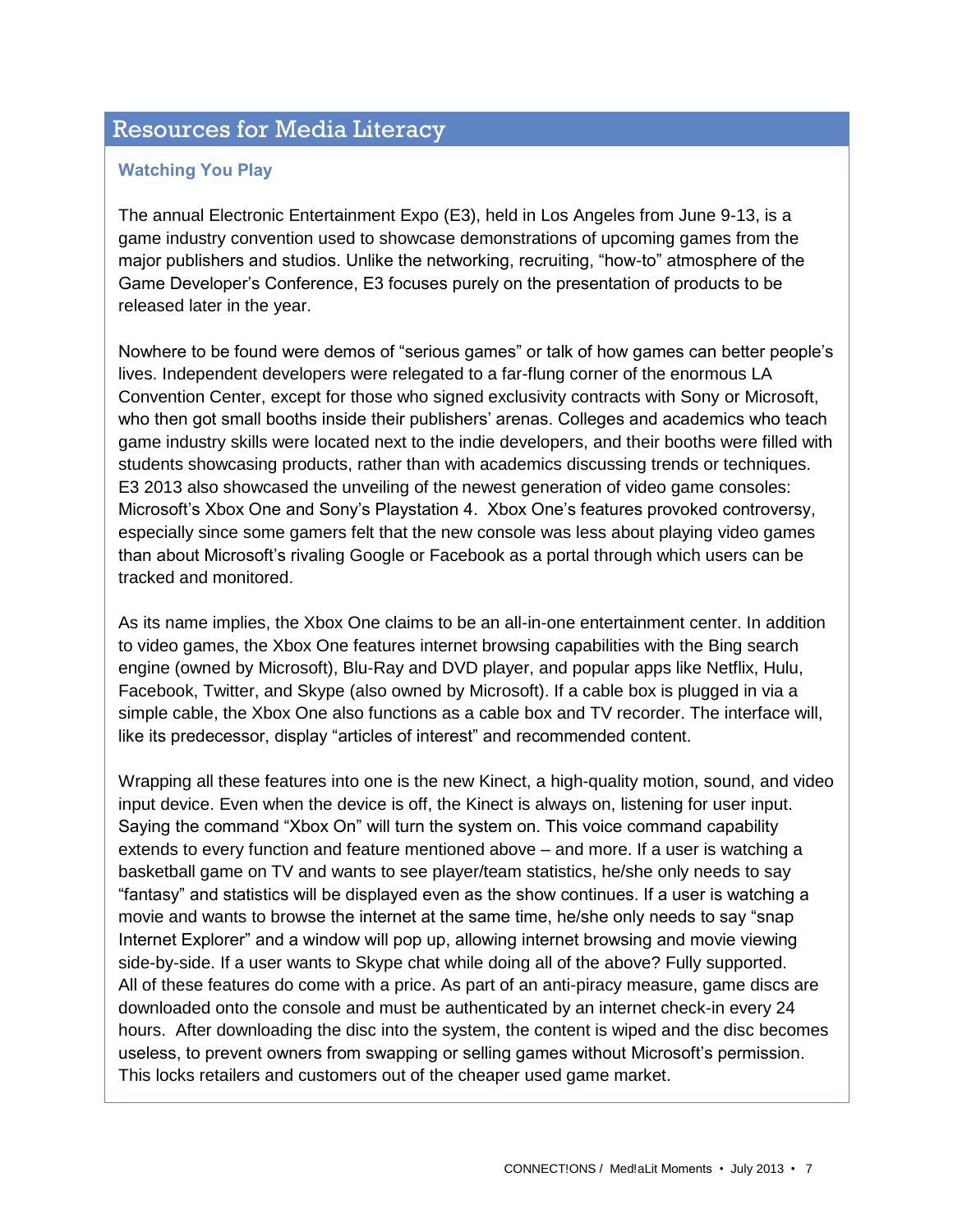Much of the functionality mentioned above *requires* an internet connection to work. Users with weak internet connections will likely not be able to take full advantage of these features. Daily authentication locks out users like military personnel (a sizable chunk of the market) who go without internet for long periods and won't be able to play games. Additional problems like region-locking (making the console not work in certain countries) means that international gamer/game developers *can't play games* on a console that is supposed to be designed to play games. Ultimately, some gamers felt that Microsoft went to a video game convention and pitched a device that works for movies, apps, internet, sports, and TV, but not video games. The Xbox won't work without Kinect, and the Kinect can't be turned off or disabled, only "paused."

Microsoft's rival Sony took advantage of consumers' skepticism about Kinect. Sony's communications about Playstation 4 emphasized features of the console such as support of used game markets, no internet authentication requirements, and most of all, what new games could be played on the Sony system. In response to the backlash over used games and internet connectivity, Microsoft decided to go back to the old Xbox 360 model of supporting disc trading and not requiring authentication. The move was dubbed "Xbox One-Eighty" by journalists.

Why did Microsoft build in these controversial features? While an all-in-one entertainment system with a voice interface sounds great, why the tight controls? What do they get out of it? DATA -- and through analytics, a competitive challenge to Google, Amazon, Twitter and Facebook.

In this technology-oriented age where information is ubiquitous, companies are able to gather information about users like never before. Questions like "What do customers do before buying my product?" or "What do customers who buy my product also buy?" do not have to be exhaustively researched when the customers provide the information voluntarily by consenting to End User License Agreements (EULAs). These EULAs are designed first to protect companies from liability, and imply that they might protect individual users' data such as personal, demographic, financial, and contact information. What they do not do, however, is prevent users from having their data combined with others' and sold for profit.

With Xbox One and its required Kinect attachment, Microsoft can gather aggregate user data on an unprecedented scale. Not only are all user interactions regarding movies, TV shows, video streaming, games, internet use, social media, and video chat/IM monitored.With a highquality motion and sound sensor, users' biological functions like eye movement and body movement are also monitored. With the capturing and analysis of this biological data, Microsoft can accurately measure a wide array of human emotional response such as excitement, boredom, and tension. When used in conjunction with data gathered from users watching movies or playing games, Microsoft has all it needs to build the first maps predicting human emotional response to media. By requiring users to connect to the internet at regular intervals, Microsoft gets constant feedback to whatever changes they make to systems and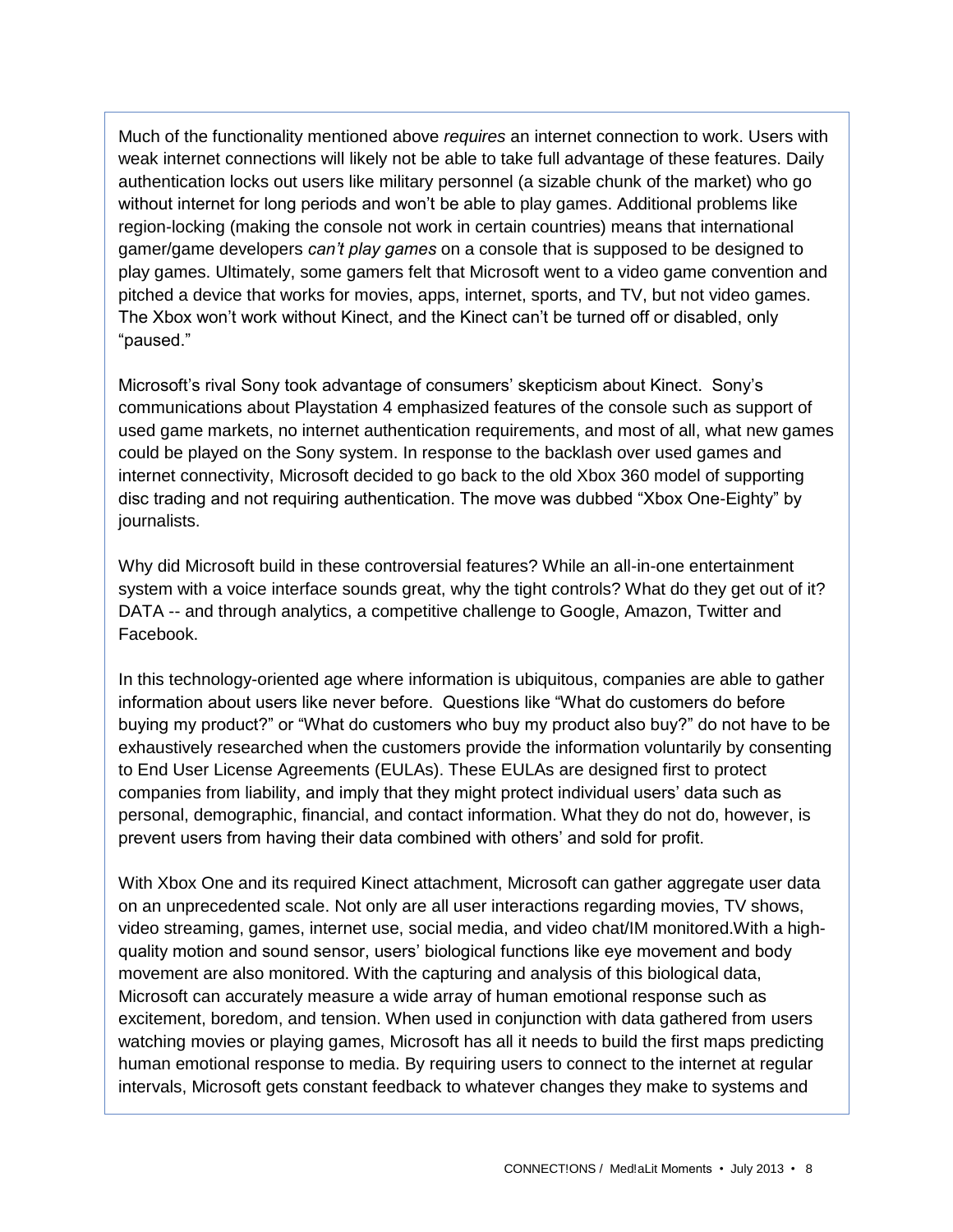services, as well as constant intake of information on what users are doing. With these tools, they can compile and sell a complete package of what their customers are watching, playing, buying, and talking about *and* how consumers *feel* about these interactions.

These consumers are not participating in a focus group for which they are being compensated – in fact, the EULA states that users give this data as part of the "service" of using products they paid for. In the case of Xbox One, this includes the \$499.99 price tag and a \$60/year membership fee in order to use many of the online services. Add to that the price of games and other media content purchased through the Microsoft systems – and add that to whatever money Microsoft gets from selling aggregate consumer data, and the company is making money just on the "service" of providing media.

Ultimately, this business model is not about providing a great service to gamers, it is about advertising revenue and cornering the market on collecting user data in entertainment. Today, consumers don't just yield their eyeballs to advertisers, they yield their content, their personal data, their "click history" on internet use and now, their biometric data through motion capture. Offering these multiple data services to their advertisers and sponsors allows Microsoft to be competitive in a market with fierce rivals such as Google, Facebook and Twitter. While Microsoft has reversed policies on game ownership and the used game markets, users remain firmly in Microsft's data collection net, where the real earnings potential lies.

*Conference coverage by Peter Jolls*

#### **Sources cited in this issue of** *Connections*

Hoban, Cullen, dir. *Terms and Conditions May Apply*. Hyrax Films, 2013. Film.

Kakutani, Michiko. "Watched by the Web: Surveillance is Reborn." *New York Times* 10 June 2013. Web.

Kerr, Orin, and Nojiem, Greg. "The Data Question: Should the Third-Party Records Doctrine Be Revisited?" *ABA Journal* online 1 August 2012. Accessible at: [http://www.abajournal.com/magazine/article/the\\_data\\_question\\_should\\_the\\_third](http://www.abajournal.com/magazine/article/the_data_question_should_the_third-party_records_doctrine_be_revisited/)[party\\_records\\_doctrine\\_be\\_revisited/](http://www.abajournal.com/magazine/article/the_data_question_should_the_third-party_records_doctrine_be_revisited/)

Mayer-Schönberg, Victor, and Cukier, Kenneth. *Big Data: A Revolution that Will Transform How We Live, Work and Think*. New York: Eamon Dolan/Houghton Mifflin Harcourt, 2013.

Valentino-DeVries, Jennifer, and Gorman, Siobhan. "Secret Court's Redefinition of 'Relevant' Empowered Vast NSA Data-Gathering." *The Wall Street Journal* 8 July 2013. Web.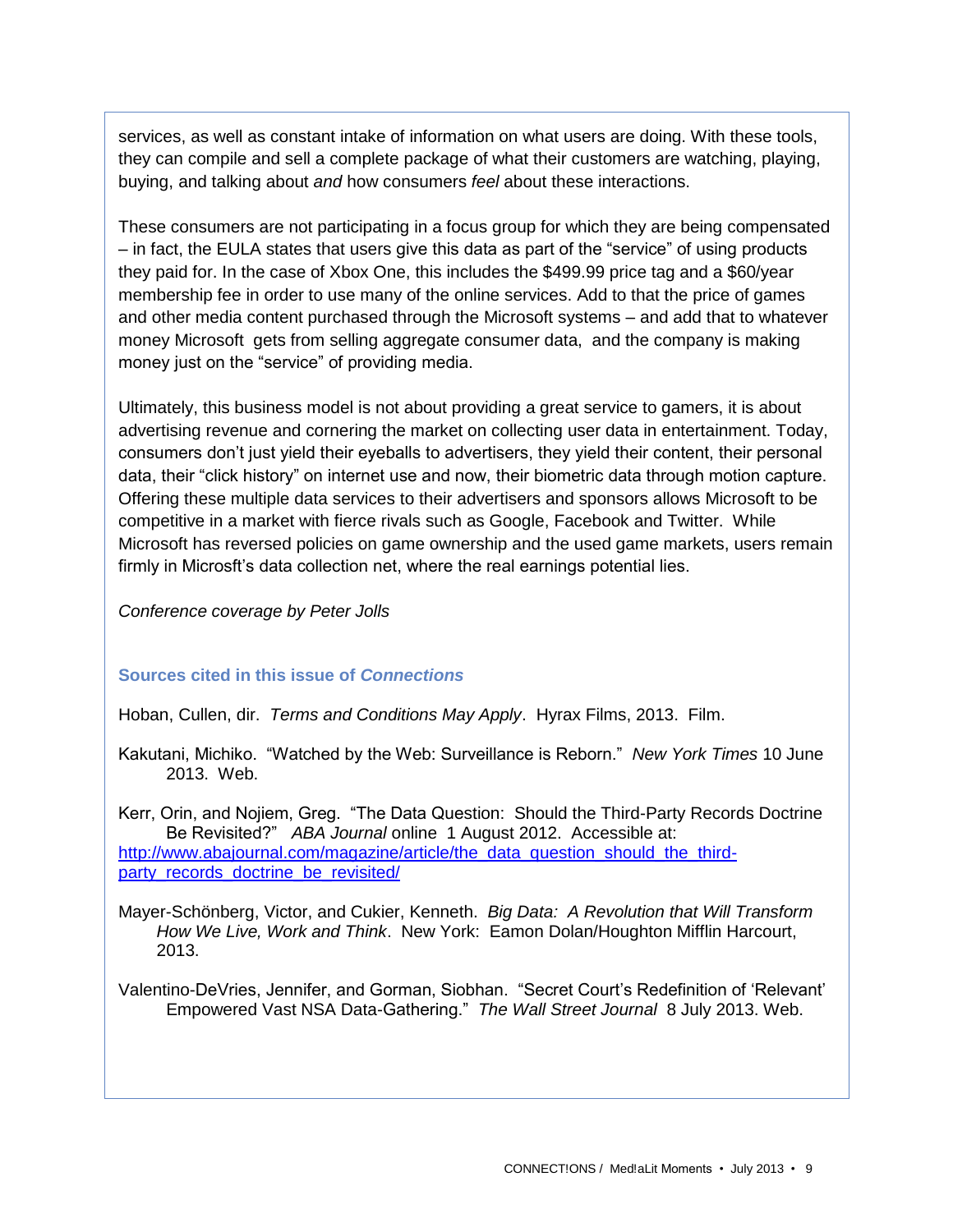## Med!aLit Moments

#### **Child as Hero, Child as Audience**

Young men and women populated European fairy tales well into the 19<sup>th</sup> century. It wasn't until the late Victorian Era and the early 20<sup>th</sup> century, with books such as *Alice in Wonderland* and *The Secret Garden*, that children became the heroes of fantasy tales. But the new trend initiated a tradition which remains alive and well in the  $21<sup>st</sup>$  century. In this MediaLit Moment, your early elementary students will have the chance to both identify with and critically examine the young heroes in contemporary fantasy films. In the process, they'll develop an awareness of themselves as target audiences for such films.

#### **Ask students to identify the roles which children play in fantasy films.**

**AHA!:** The people who make these movies want to keep my attention with characters my age!

#### **Questions to Guide Young Children: Deconstruction**

**KQ#3:** What do I think and feel about this? What might other people think and feel about this?

**KQ#5:** Is this trying to tell me something? Is this trying to sell me something?

#### **Grade Level:** 3-4

**Materials:** TV and DVD player or computer with high speed internet access, LCD projector and screen; fantasy films in which children are primary characters. Examples: "Harry Potter and the Sorcerer's Stone," "The Neverending Story," "The Spiderwick Chronicles," "The Lion, the Witch and the Wardrobe," "The Secret of Moonacre." Preview one or more films and note sequences which demonstrate the centrality of younger characters to the resolution of problems presented within them.

**Activity:** Tell students that the lesson will focus on movies set in magical worlds which have characters their age. Can they name any? Next, show the clips which you have selected. Ask students to imagine being in the place of the characters their age. How does it feel?

As the discussion continues, you may want to ask, have you ever felt like your parents weren't giving you the attention you wanted? Would you feel more important if you were like one of the younger characters in these films? Sample clip: one of the final scenes from "The Spiderwick Chronicles" in which the diminutive Thimbletack magically appears before the mother of the family and the children reassure her that she's not crazy or in danger.

Recount the feelings that your students experience when they identify with the characters their